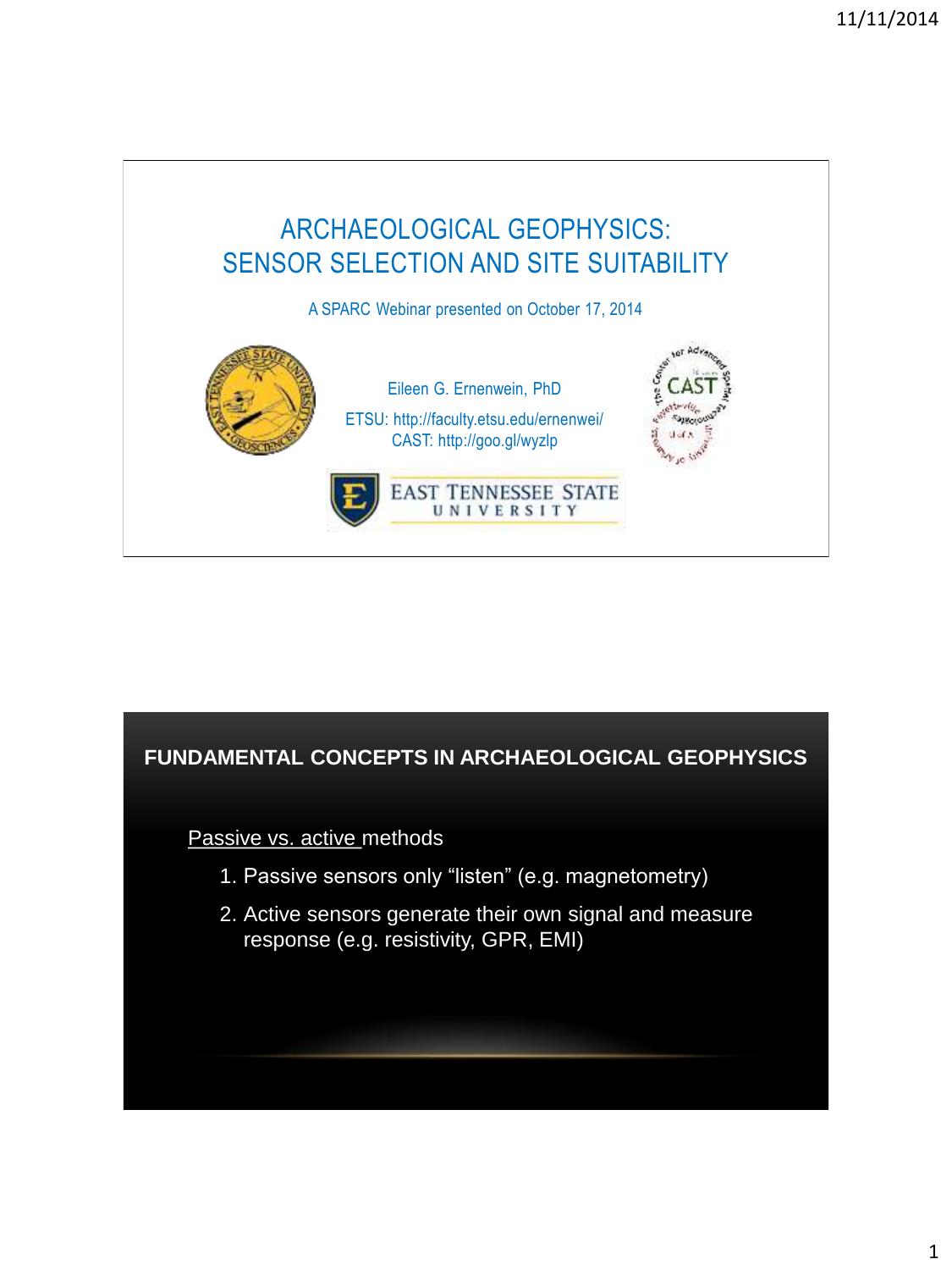



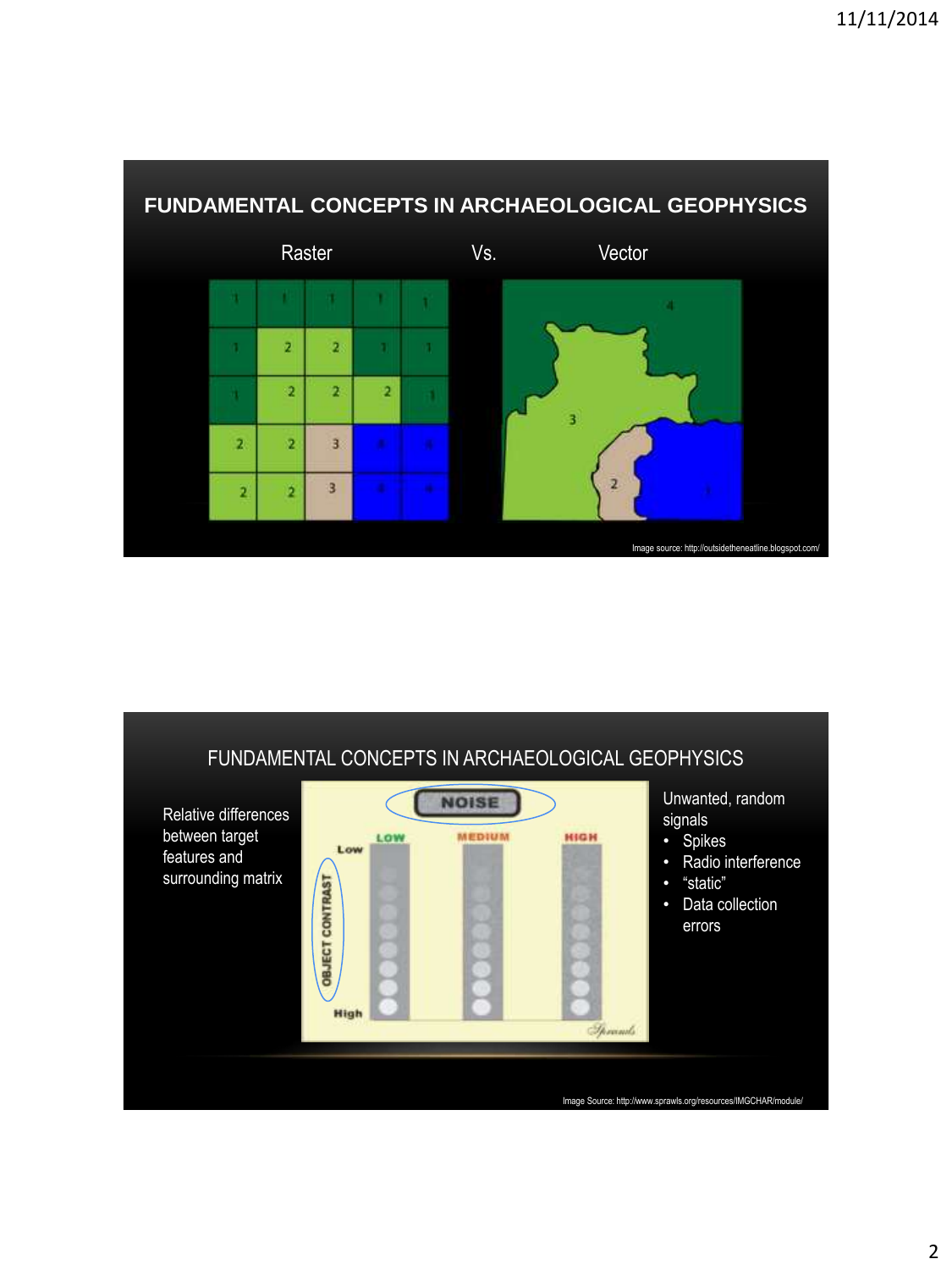## FUNDAMENTAL CONCEPTS IN ARCHAEOLOGICAL GEOPHYSICS



Clutter – unwanted signals from various sources such as:

- rodent burrows
- tree roots
- geological layers
- metal debris
- Lightning strikes
- Anything that could be confused with an archaeological signal.

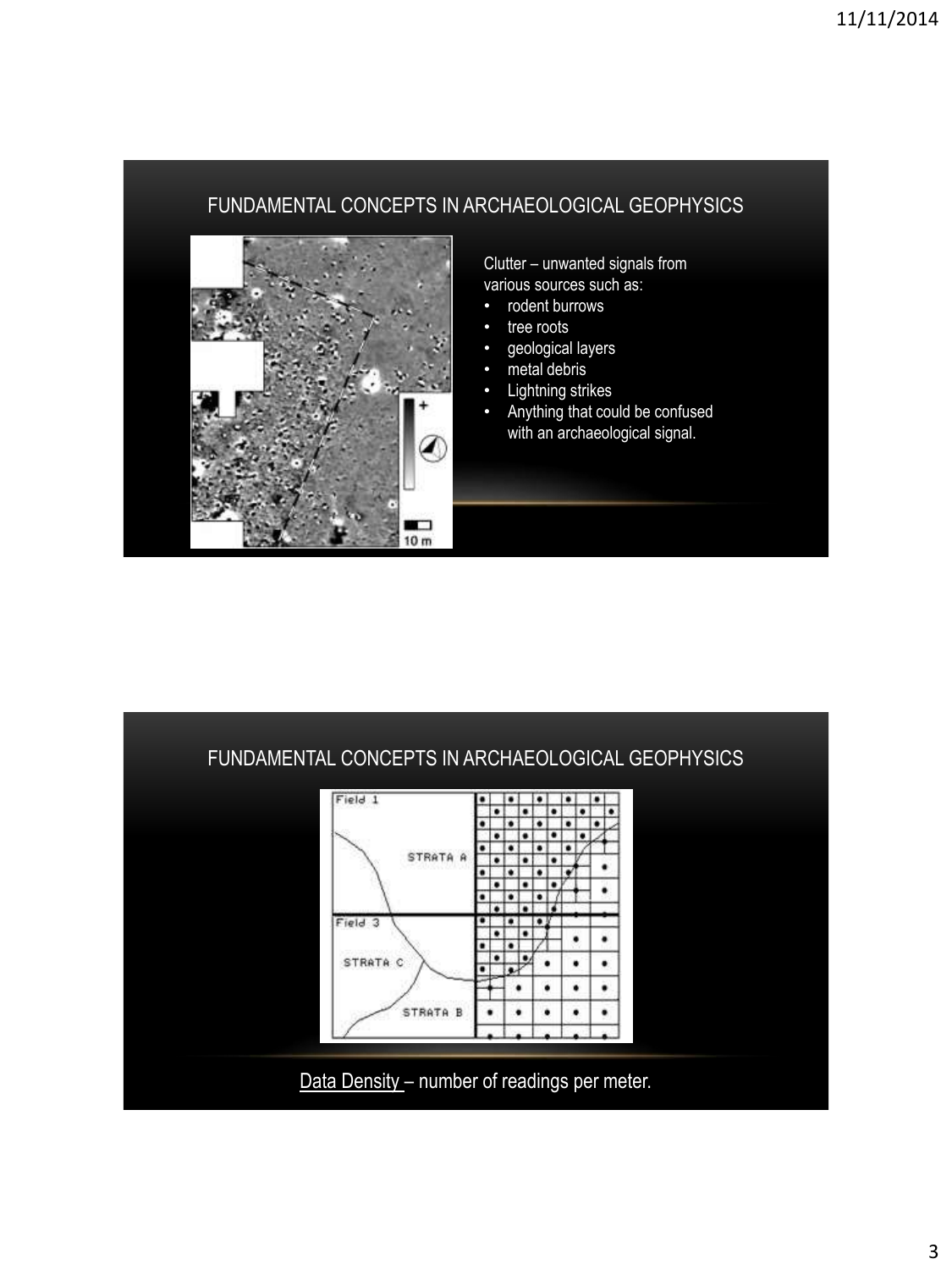### FUNDAMENTAL CONCEPTS IN ARCHAEOLOGICAL GEOPHYSICS

Resolution – ability to resolve detail. Can refer to data density or sensor's ability to detect small features.

- Spatial Resolution of the data = data density (aka sampling density)
- Resolution of the sensor = size of objects that can be detected
- Resolution of the recording device = precision of recorded values
- You cannot improve resolution after data collection. Therefore sampling strategy and instrument configuration and settings are critical.

#### PRINCIPLES OF ARCHAEOLOGICAL GEOPHYSICS

- Detects Subsurface features without need for surface expression
- Large contiguous areas generally better than small ones
- Need **contrast** in order to detect features
- Limited to shallow depths (a few meters usually), resolution decreases with depth.
- Multiple methods are almost always better than one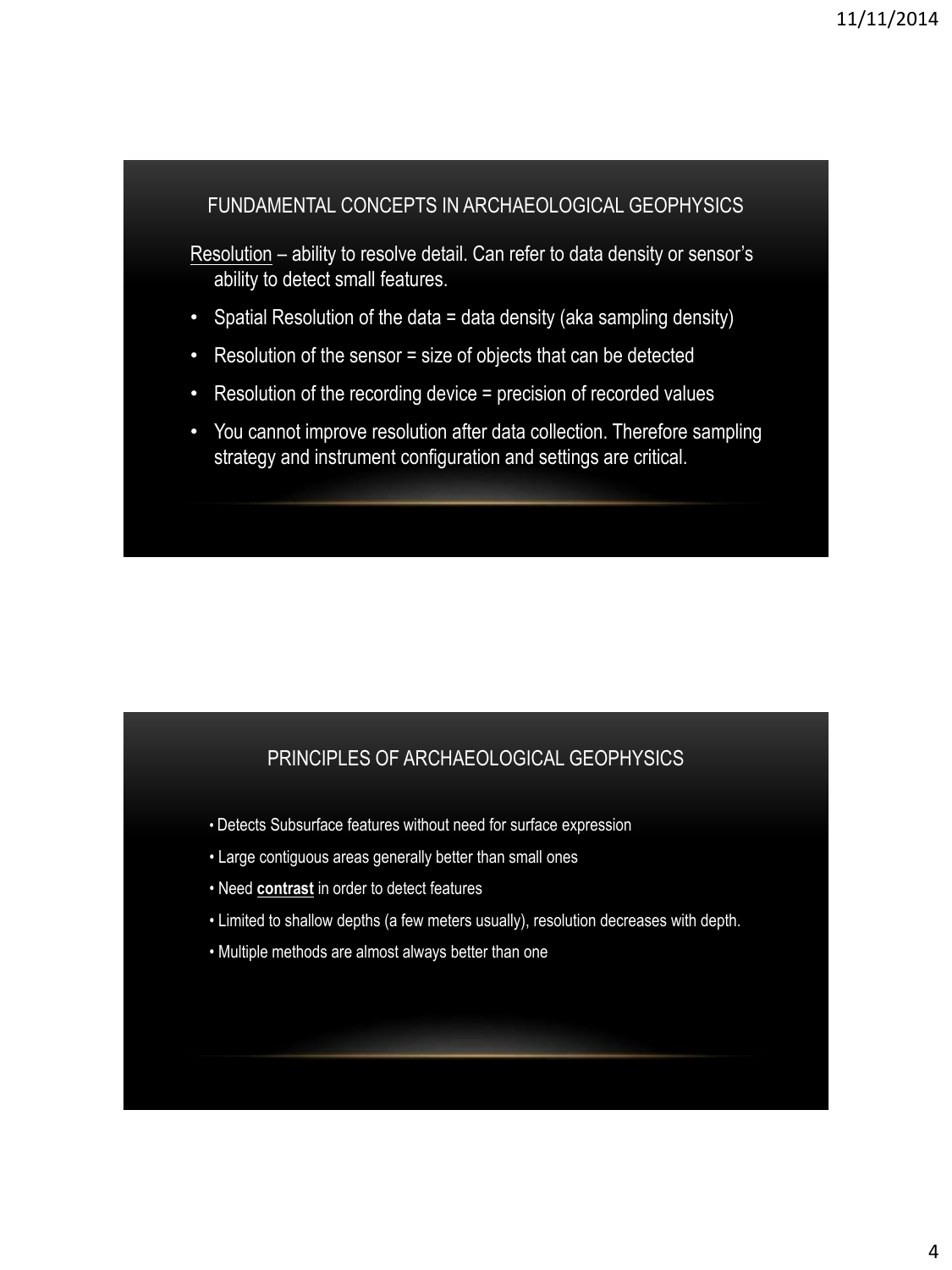## OVERVIEW OF ELECTRICAL RESISTANCE

- *1. What* property is measured? What fundamental property is being exploited so that archaeological features can be detected?
- *2. How* is the property measured? Theoretical background.
- 3. How is the instrument *configured* for data collection?
- 4. What are the instrument's limits in terms of *depth* and *resolution*?
- 5. What are the method's *advantages* and *disadvantages*?

# ELECTRICAL RESISTANCE

What property is measured?

- The degree to which a material resists the passage of an electrical current, measured in Ohms.
- strongly related to moisture



RM15 Resistance Meter



Army City, KS (ca. 1918)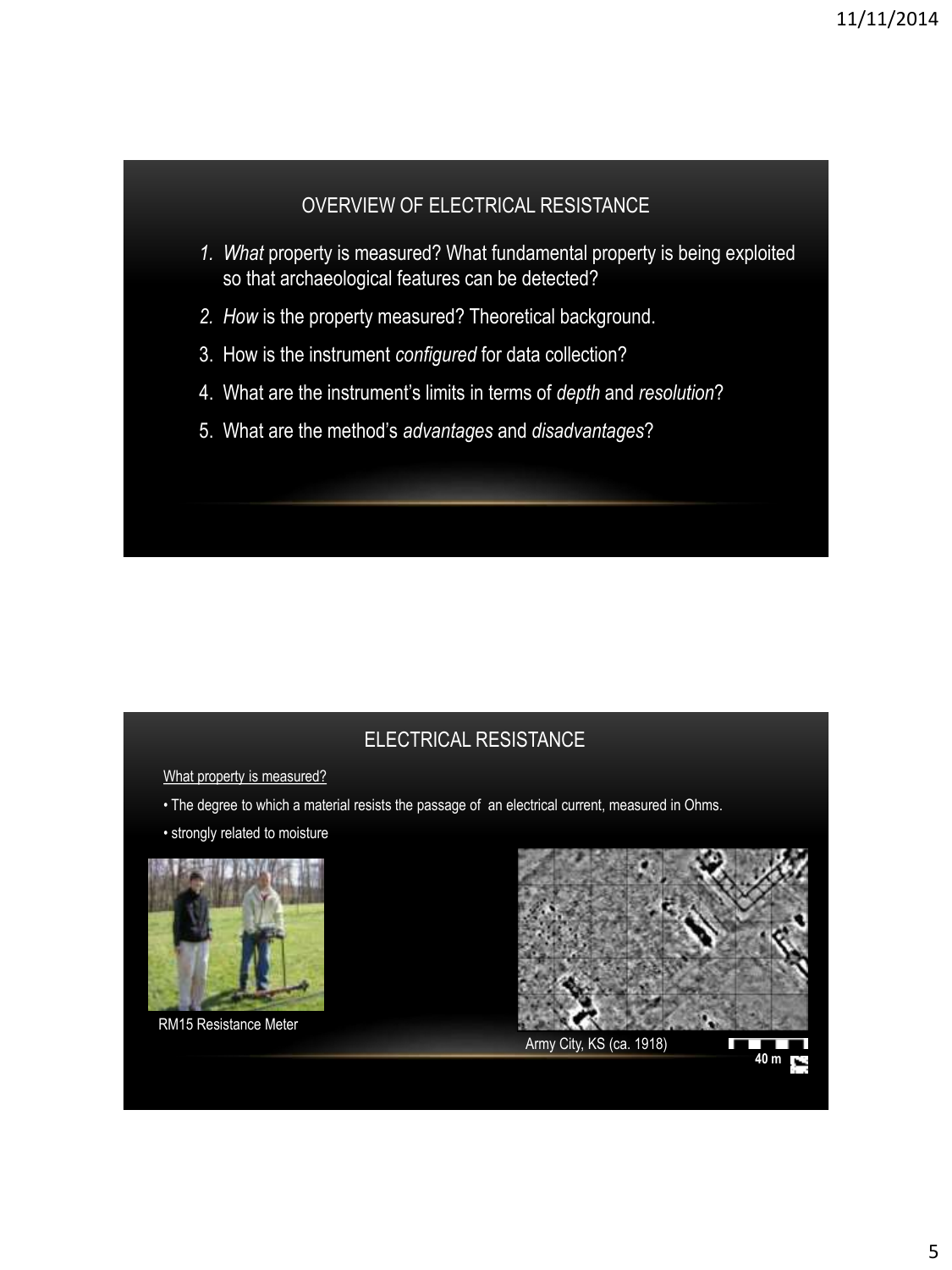# ELECTRICAL RESISTANCE

How is resistivity measured?

• Pass a current through a medium and measure it with a voltmeter.

• If the current (I) is kept constant and the voltage (V) is measured, resistance (R) can be calculated with Ohm's law:



### ELECTRICAL RESISTANCE

Configurations:

• Many options (Wenner, Schlumberger, etc.), but twin probe array most practical for archaeology.

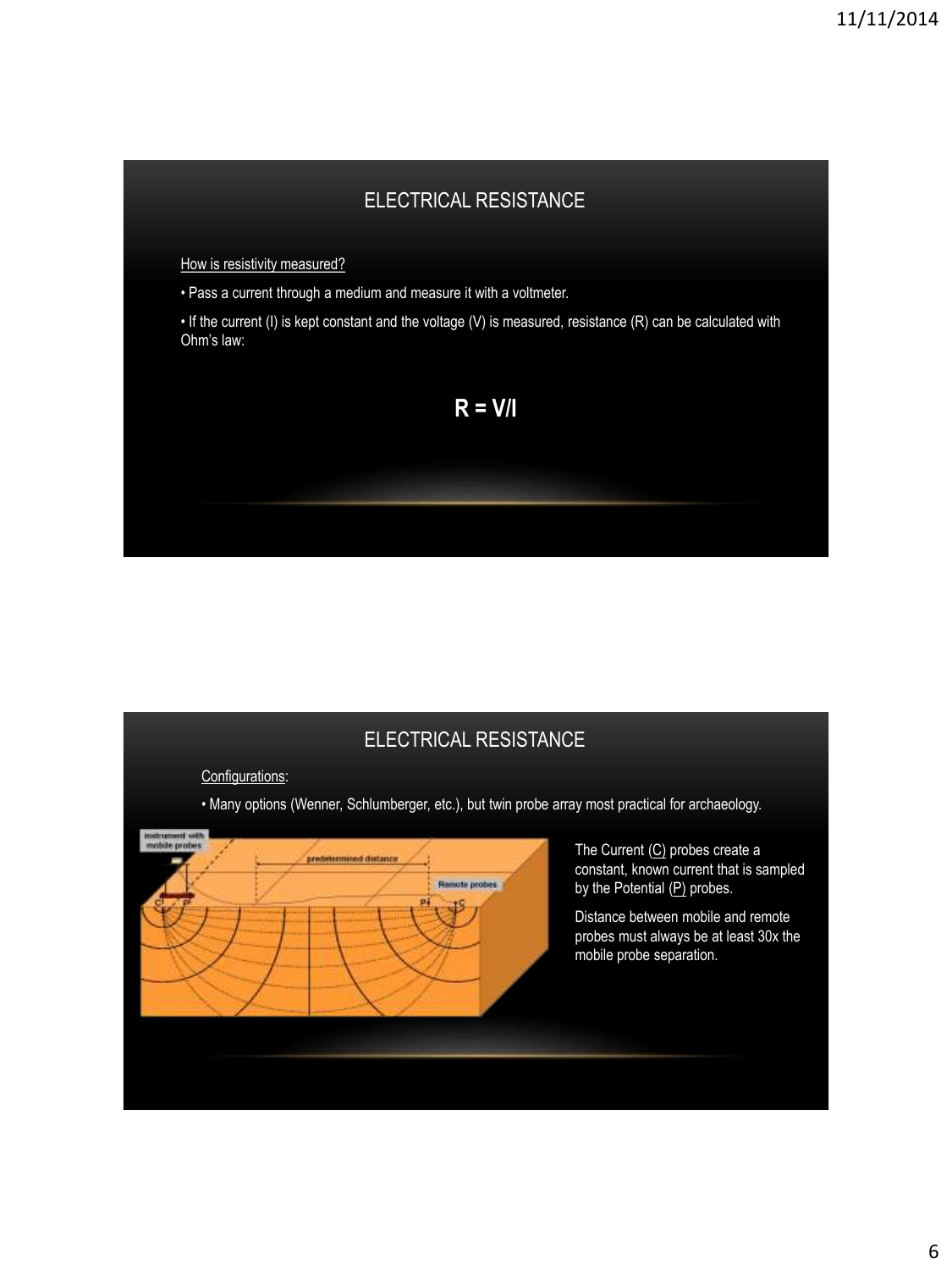## ELECTRICAL RESISTANCE

#### Depth:

• As probes in array are moved farther apart, targeted depth increases

• For twin probe array, depth = mobile probe separation. This is where measurement is focused, but features in immediate vicinity are also detected.

#### Resolution:

• As probe separation increases, resolution decreases. This is because a larger volume of earth is measured, so the volume of features represents a smaller percentage of the sampled volume, making detection less likely.



### ELECTRICAL RESISTANCE

#### Advantages

- Works well as long as there is moisture contrast
- ability to target different depths by changing probe separation
- not influenced by metal from pin flags, trash, shell casings, etc.

#### Disadvantages:

- Slow compared to other methods
- Lower data density owing to slow rate of data collection.
- need to insert probes, so need soft soil and some surface moisture
- Somewhat bulky for travel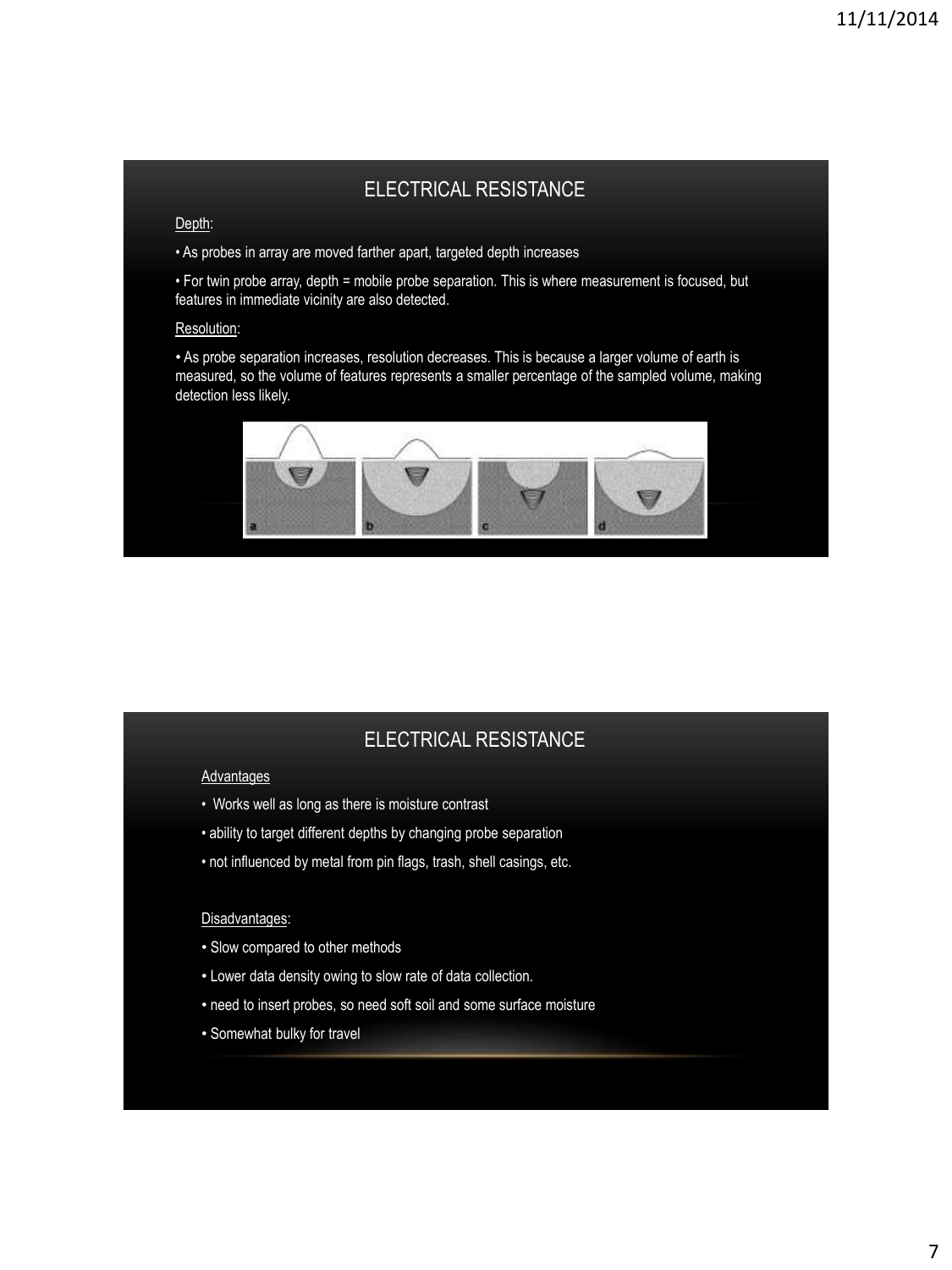#### OVERVIEW OF EMI

- *1. What* property is measured? What fundamental property is being exploited so that archaeological features can be detected?
- *2. How* is the property measured? Theoretical background.
- 3. How is the instrument *configured* for data collection?
- 4. What are the instrument's limits in terms of *depth* and *resolution*?
- 5. What are the method's *advantages* and *disadvantages*?

### ELECTROMAGNETIC INDUCTION (EMI)

What property is measured?

- Conductivity How easily an electrical current will flow through a material (mS).
- inverse of resistivity, theoretically
- and Magnetic Susceptibility (ability of something to become magnetized)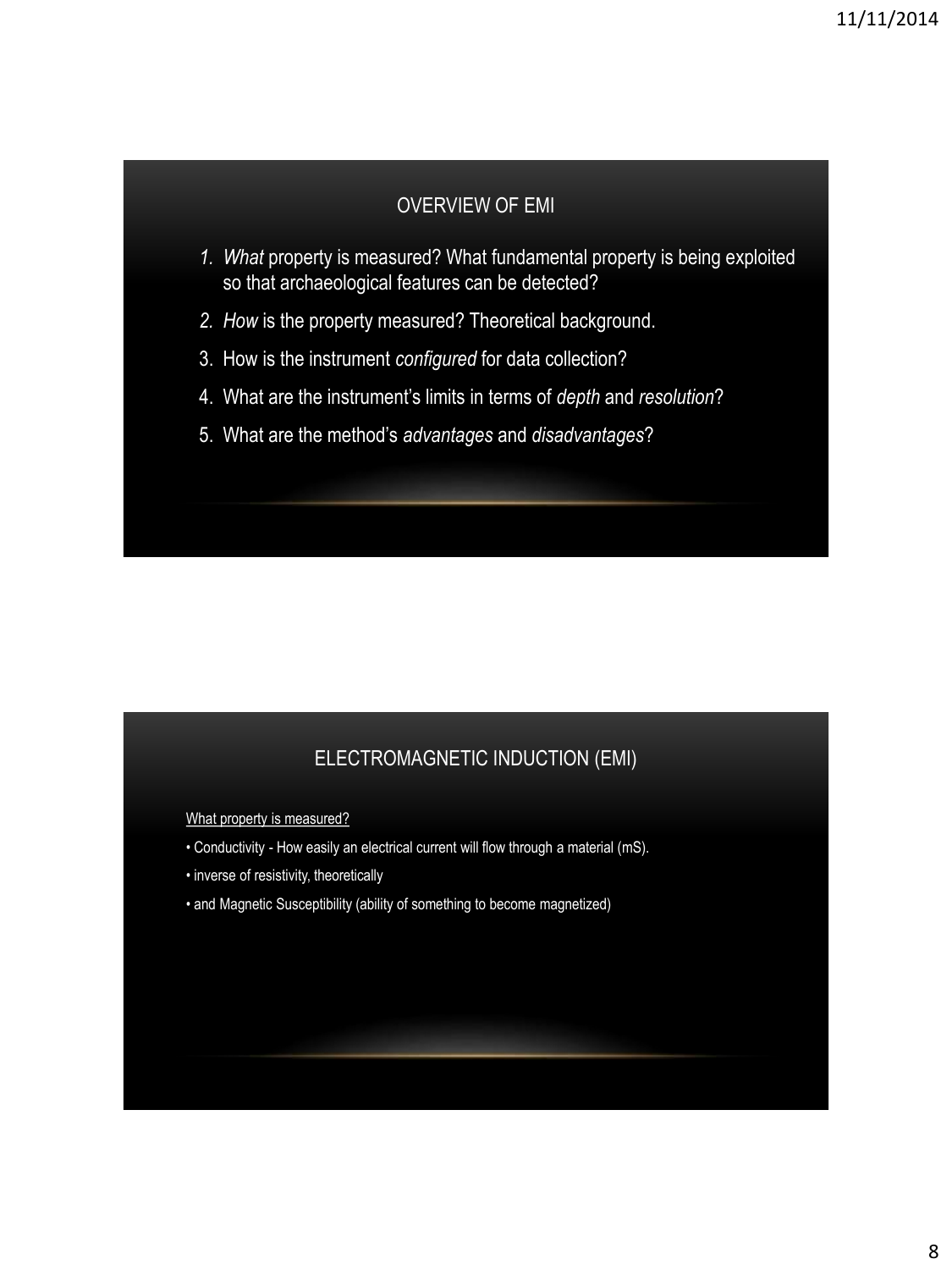

# EMI

#### **Advantages**

- Works where resistivity does not
- more portable than resistivity
- MS more sensitive than magnetometry

#### Disadvantages:

- generally less precise than resistivity
- less depth penetration than magnetometry (MS)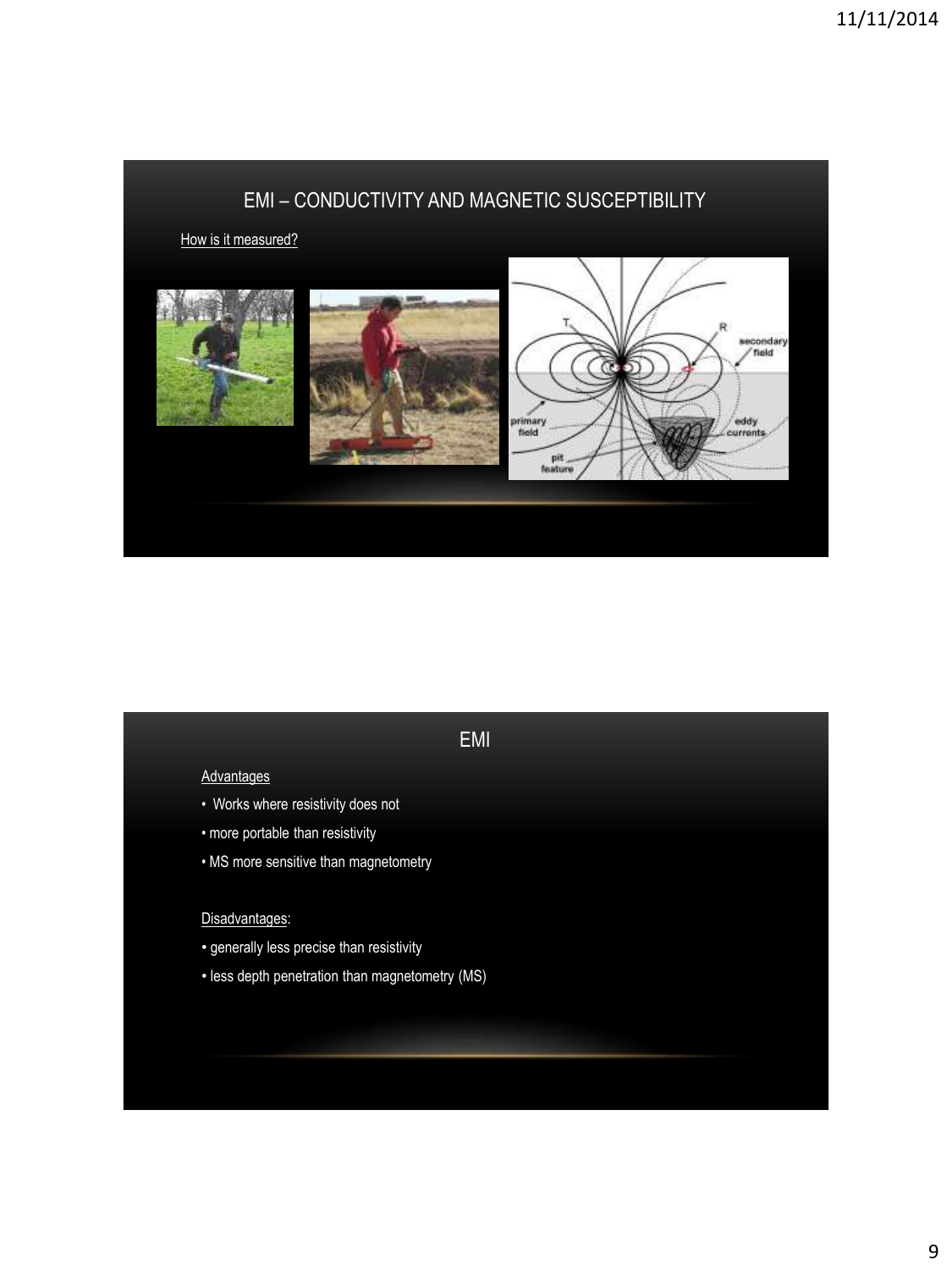## MAGNETOMETRY

#### Depth & Resolution

• Ability to detect features depends on their magnetic properties and distance from sensor. A particular depth cannot be targeted.

• Depth – usually uppermost 1-2 meters, but deeper for very large or strongly magnetic features.

• Strength of magnetic field falls off with third power of distance from sensor. So, if a features measures 1 nT when buried 1 m deep, would measure only .125 at 2 m deep (this is the limit of detection for most magnetometers)

• Half-width rule: width of an anomaly at half its max value equals either the depth of the feature, or its width if that number is greater. Better than nothing but not that reliable...

• As a feature's depth increases, the change in magnetic measurements from the maximum value outward is more gradual. So, deeper anomalies will have more widely spaced isolines.

| <b>MAGNETOMETRY</b> |  |
|---------------------|--|
|                     |  |

Disadvantages:

- sensitivity to metal debris
- problem with igneous bedrock
- does not work as well if soils not well developed (e.g. deserts)







andesite cobbles, but recent wall on right is visible, and interior wall of sunken temple (left)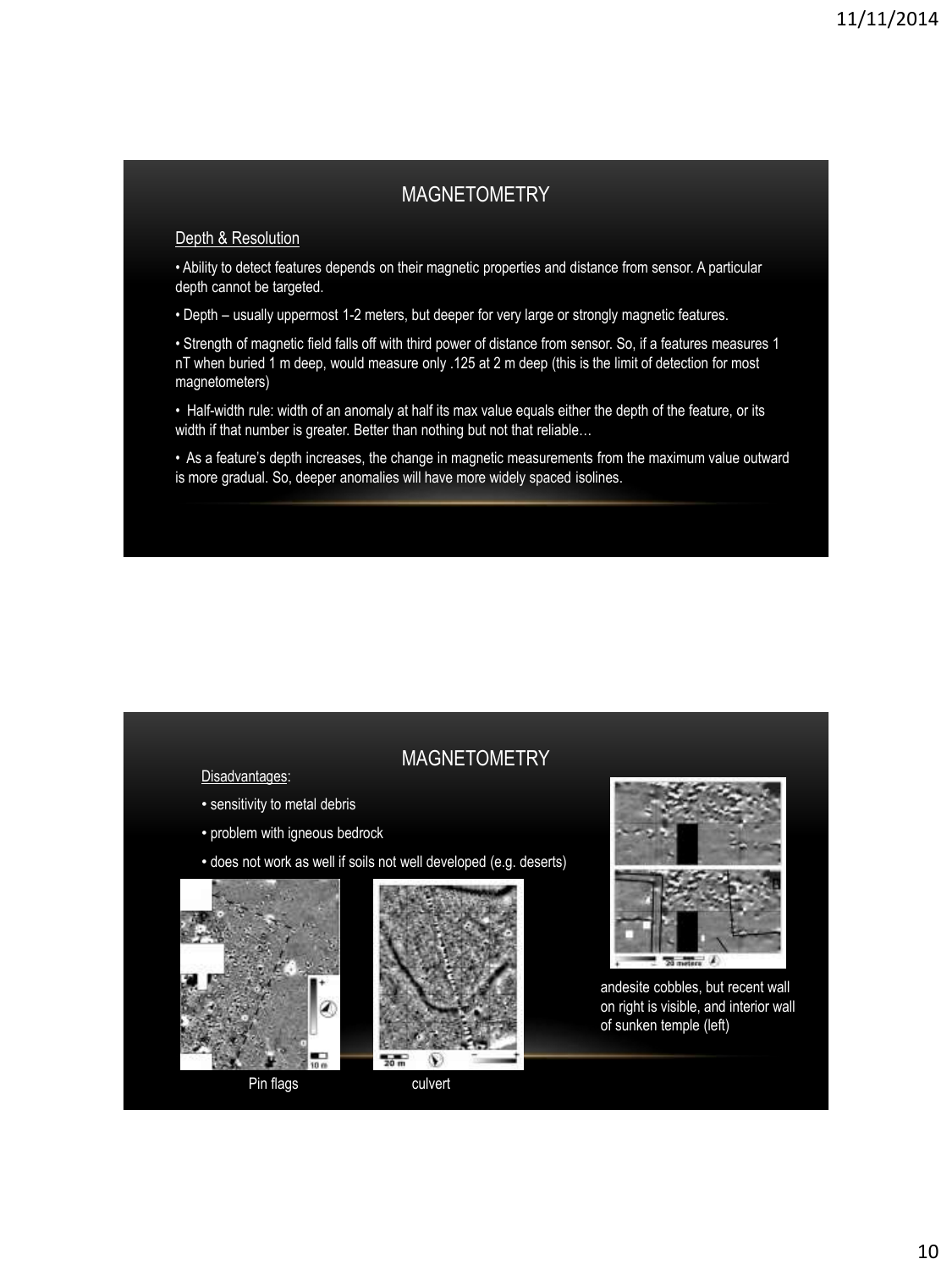

# CAUSES OF MAGNETIC VARIATION: MAGNETOTACTIC BACTERIA

Certain soil microbes control the intracellular deposition of magnetite (Fe<sub>3</sub>0<sub>4</sub>) or greigite (Fe<sub>3</sub>S<sub>4</sub>) contributing to the formation of ferromagnetic materials and sources of soil/sediment magnetism.



Magnetotactic bacteria (e.g., *Magnetobacterium bavaricum*) shown in a TEM photomicrograph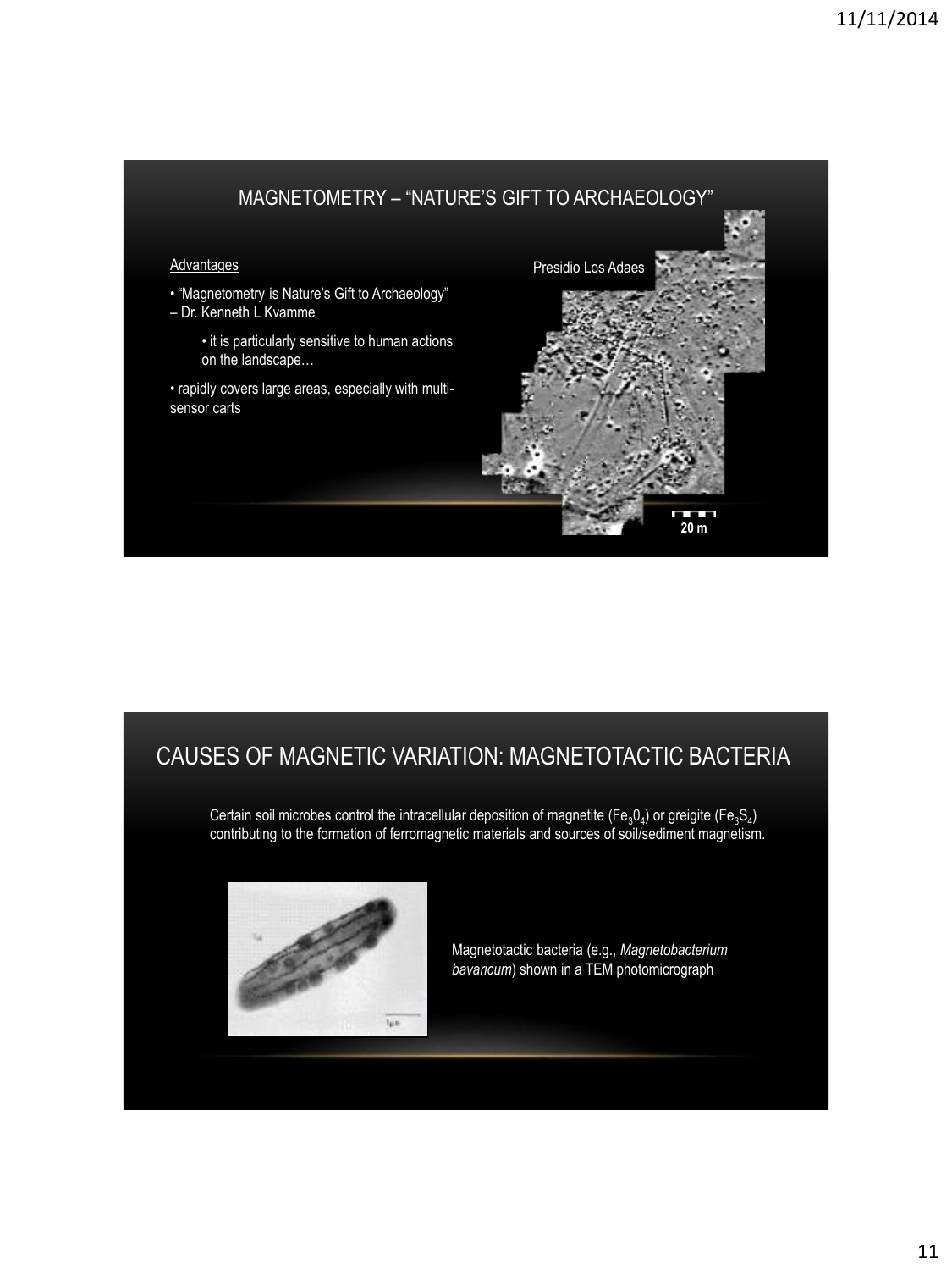# ACCUMULATION AND REMOVAL OF TOPSOIL

Induced magnetism



Example: Earthlodge at Double Ditch, ND (courtesy Ken Kvamme)

### BURNED/FIRED FEATURES

Remanent magnetism







Hearth Burned structure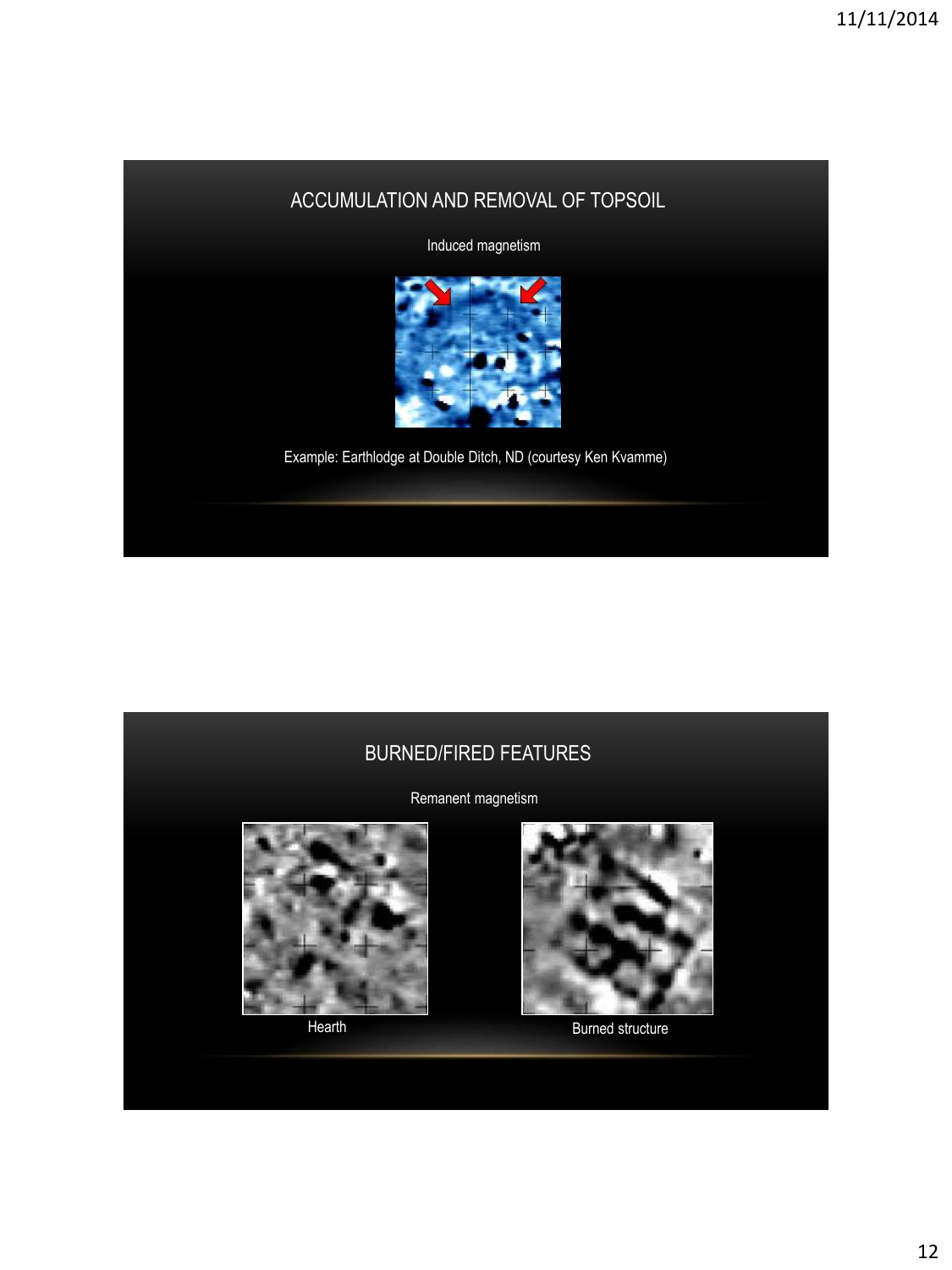

What property is measured?

- Strength of reflections (in decibels, dB) and the time it takes for radar pulses to transmit, reflect, and be received, usually measured in nanoseconds (ns; 1 ns = one billionth of a second).
- Wave velocity is inversely proportional to RDP

• RDP strongly controlled by moisture (increased moisture = increased RDP = decreased velocity). Also can be affected by magnetic permeability, but only in rare cases such as when iron or iron oxides are present in high concentrations.

- Strength of reflections depends on contrast between target and medium.
- ideal conditions = moderate contrast. If too strong, robust reflections can block deeper penetration (e.g. metal is a perfect reflector). If too weak, some features are invisible.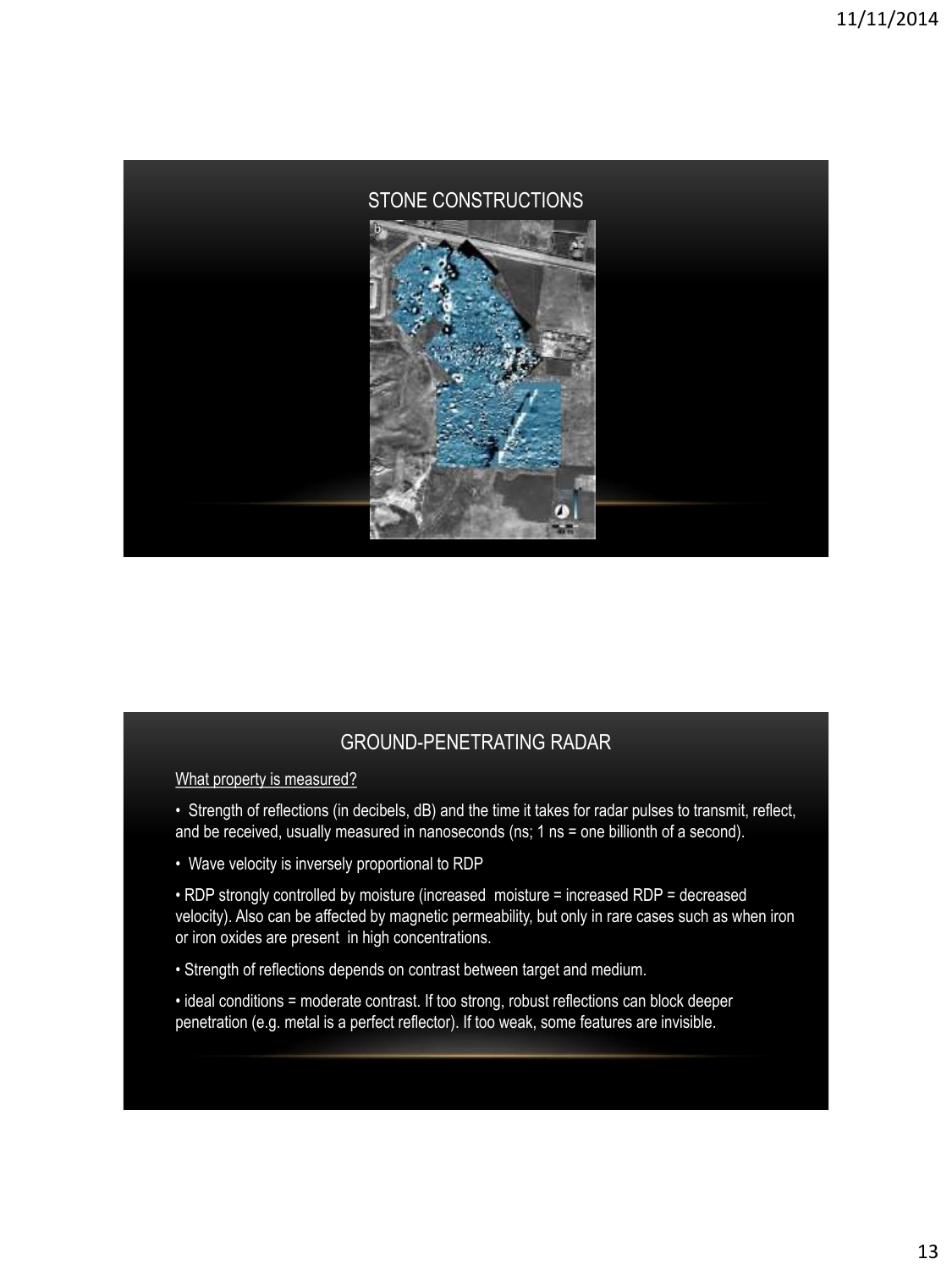

Origin of Hyperbolic Reflections



Travel time (TWTT) to point source changes as antenna passes over top.



Reflections plotted as if they are directly beneath antenna



Reflection hyperbola from steel rebar (bar test)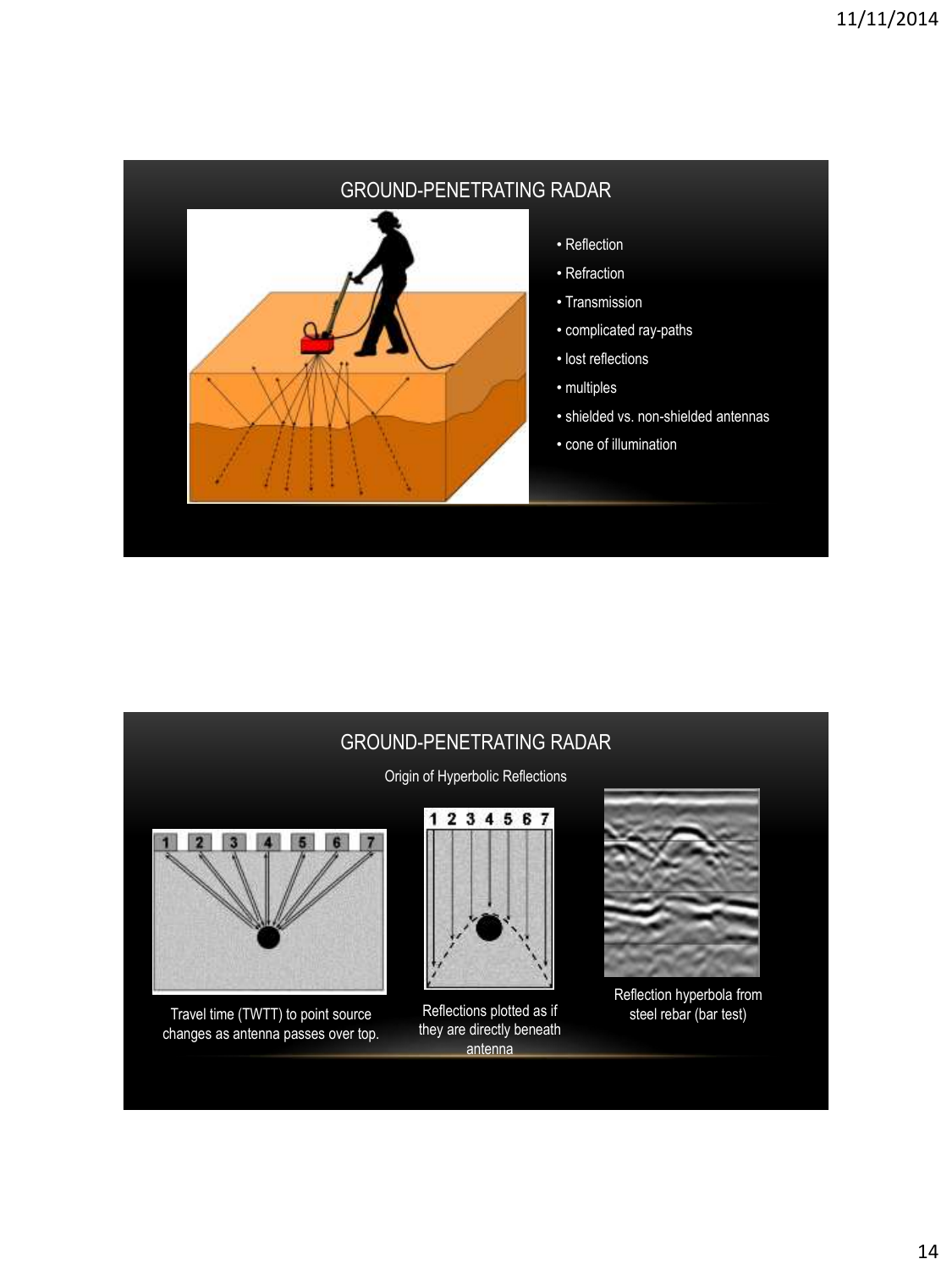

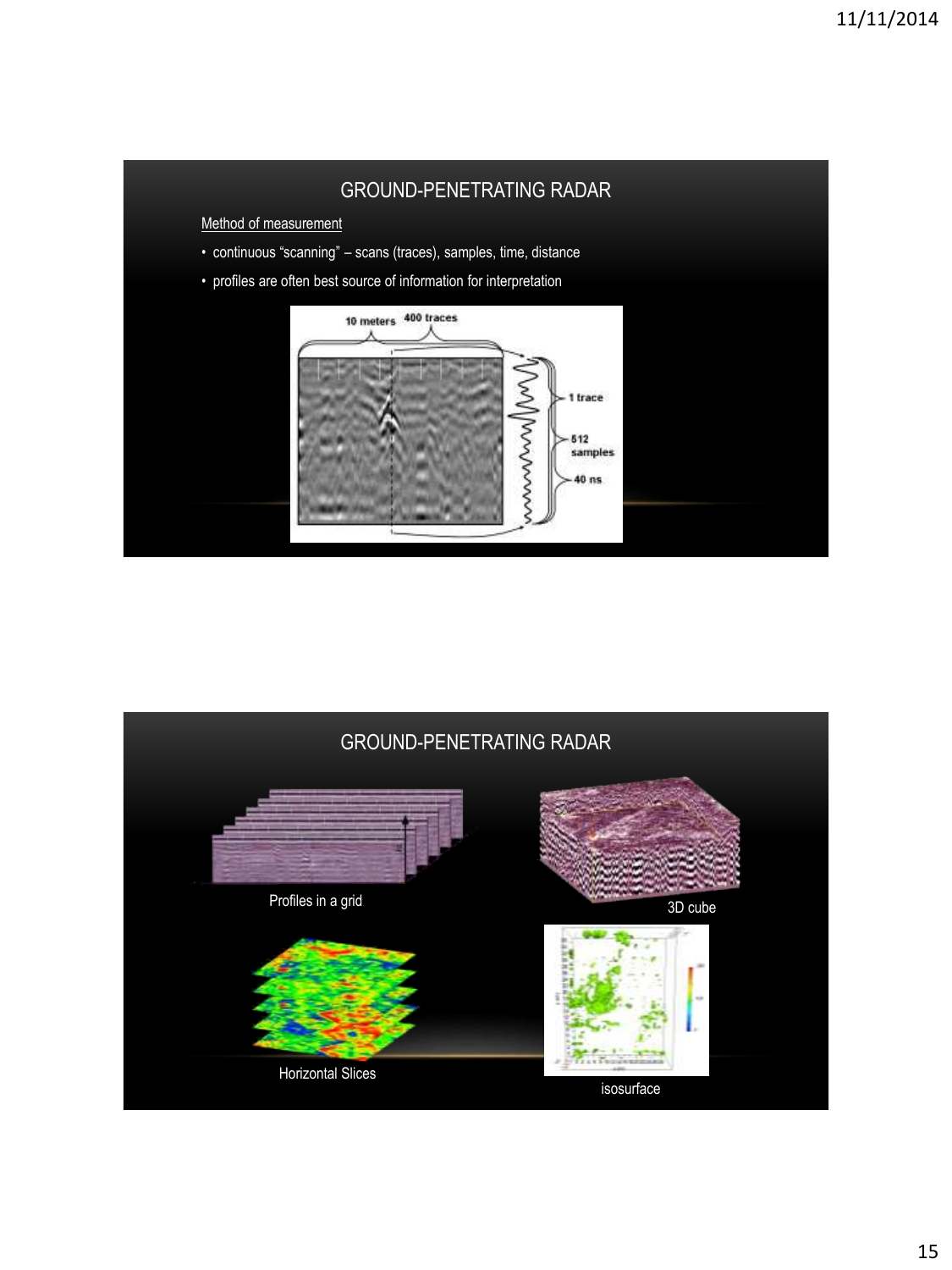#### Configurations:

- instrument model
- choice of antenna
- survey wheel
- cart, harness



400 MHz



270 MHz

## GROUND-PENETRATING RADAR

Depth & Resolution - data density

- Data density in x (transect spacing) .25 to 1 m
- Scan rate and/or speed of walking for y I like 40 scans/m
- samples/scan, time window, velocity, frequency I like 512, 30-60 ns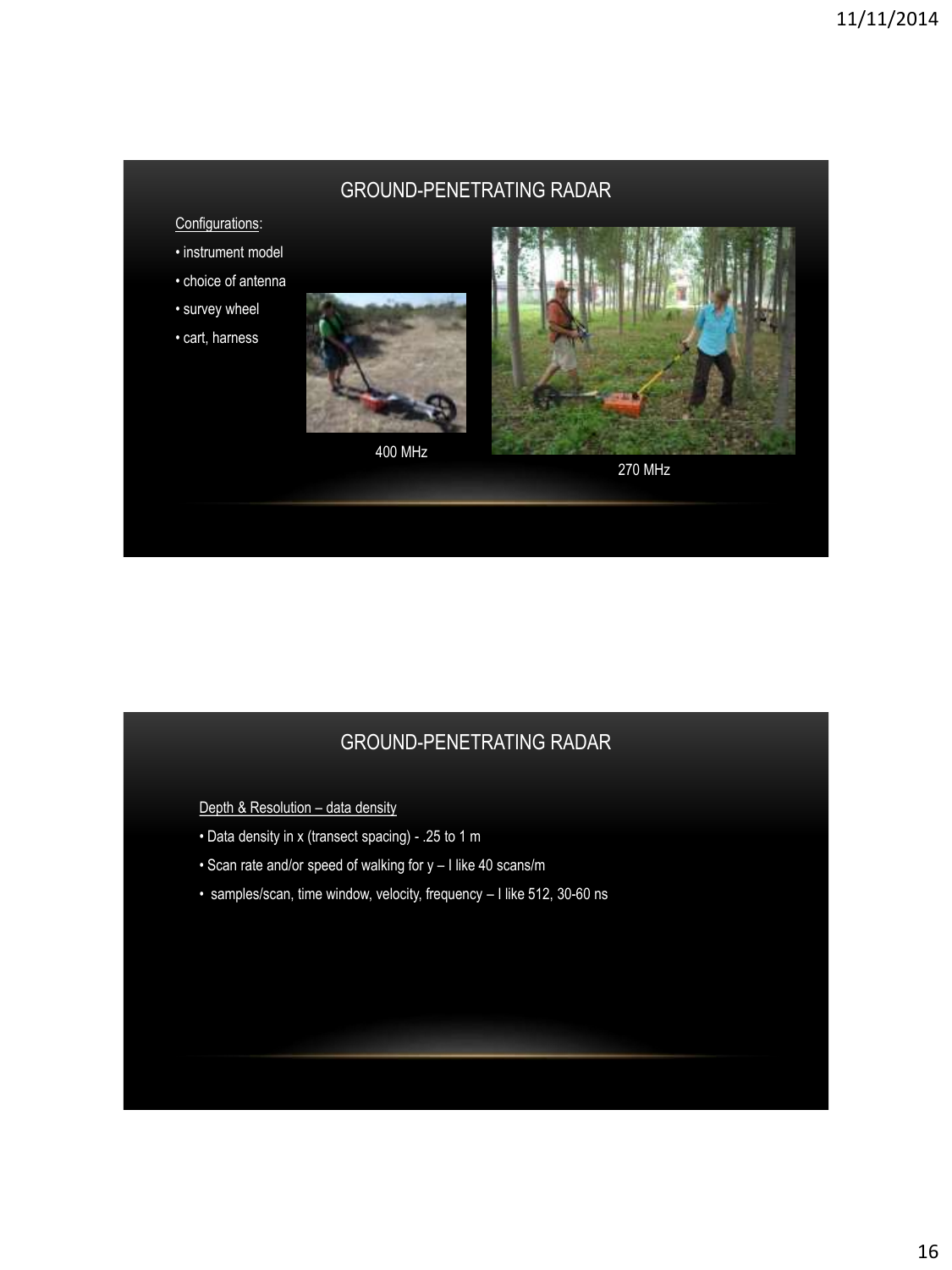Depth & Resolution - attenuation

- depth sensitivity directly related to conductivity (basically moisture)
- higher conductivity means more attenuation (energy is converted to electrical currents and dispersed)
- continous loss of signal with depth
- "lossy" ground
- need for gaining signal
- moisture is king, but also clay minerals and electrolytes (salts)
- beware of salts in dry climates
- clay minerals versus clay-sized particles. "clay" is not always a deal-breaker.

#### GROUND-PENETRATING RADAR

Depth & Resolution - antenna frequency

- lower frequency antenna = greater depth penetration, but loss of resolution.
- higher frequency antenna = less depth penetration, but better resolution
- rule of thumb = target must be at least 25% of the downloaded wavelength that reaches it
	- downloading = decreased frequency when energy passes into ground.
	- •400 MHz typically becomes about 300 MHz, wavelength changes from about .75 m in air to about 1 m in ground, so resolution is about .25 m
- but GPR antennas are broad-band, so you get a range of frequencies and therefore a chance for detecting smaller features.
- 400 MHz is often best, but 270 is very good for deeper targets.
- 900 MHz is sometimes useful for shallow, small targets but beware of increased noise and clutter.

• BUT, ultimate control is ground conditions. In some cases it is not possible to improve depth penetration with lower frequencies.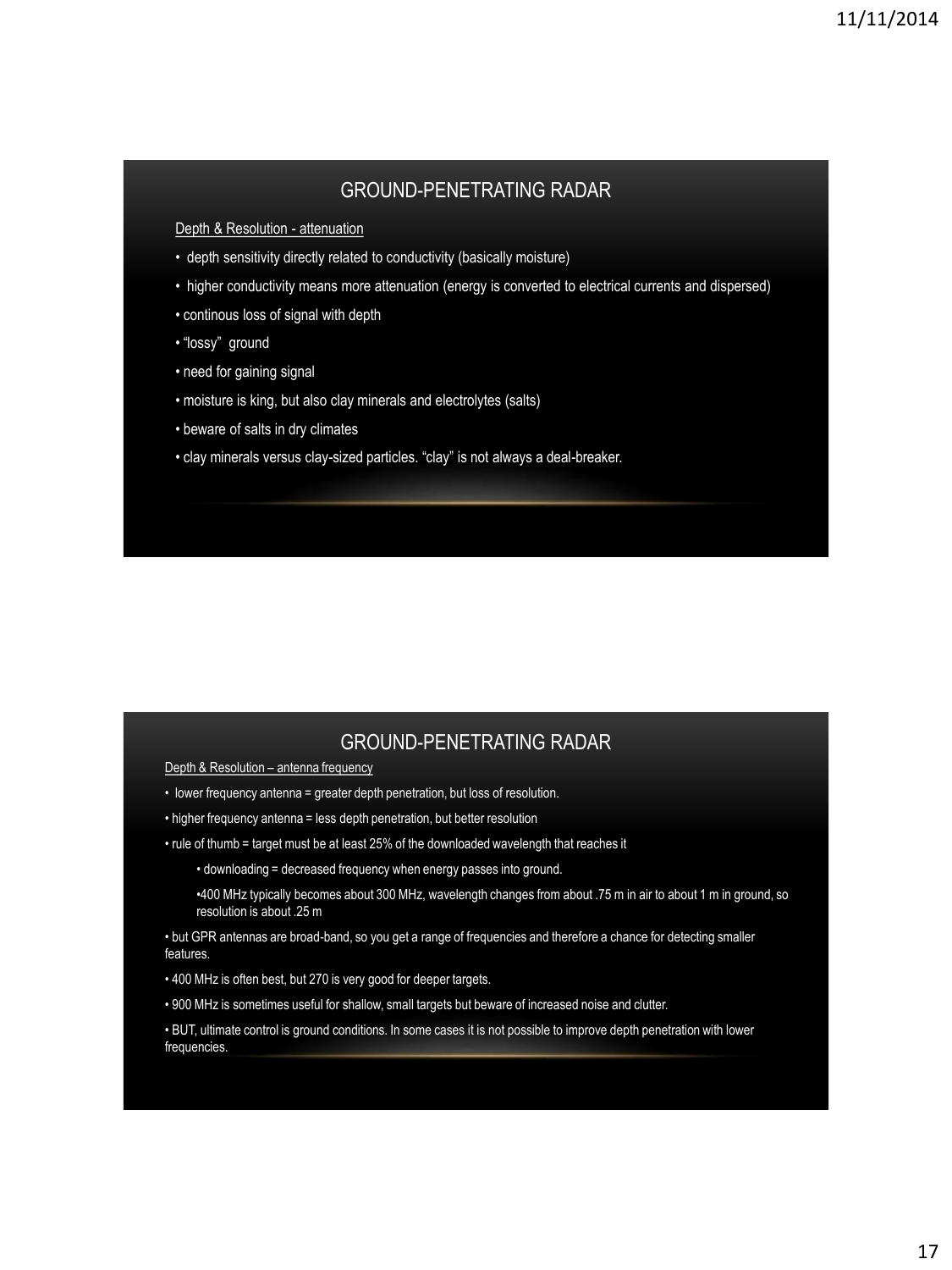Depth & Resolution - velocity and depth

• bar tests and known reflectors; hyperbola fitting



# GROUND-PENETRATING RADAR

Depth & Resolution - RDP (K)

- 1. Dielectric Permittivity is the degree to which a material resists the flow of an electrical charge.
- 2. Relative Dielectric Permittivity: ratio of dielectric permittivity of a material to that of free space. RDP for air is 1.
- 3. Therefore, RDP changes as moisture, temperature, porosity, and other physical properties change.
- 4. Variations in RDP directly affect velocity, depth of penetration, and reflection magnitudes.